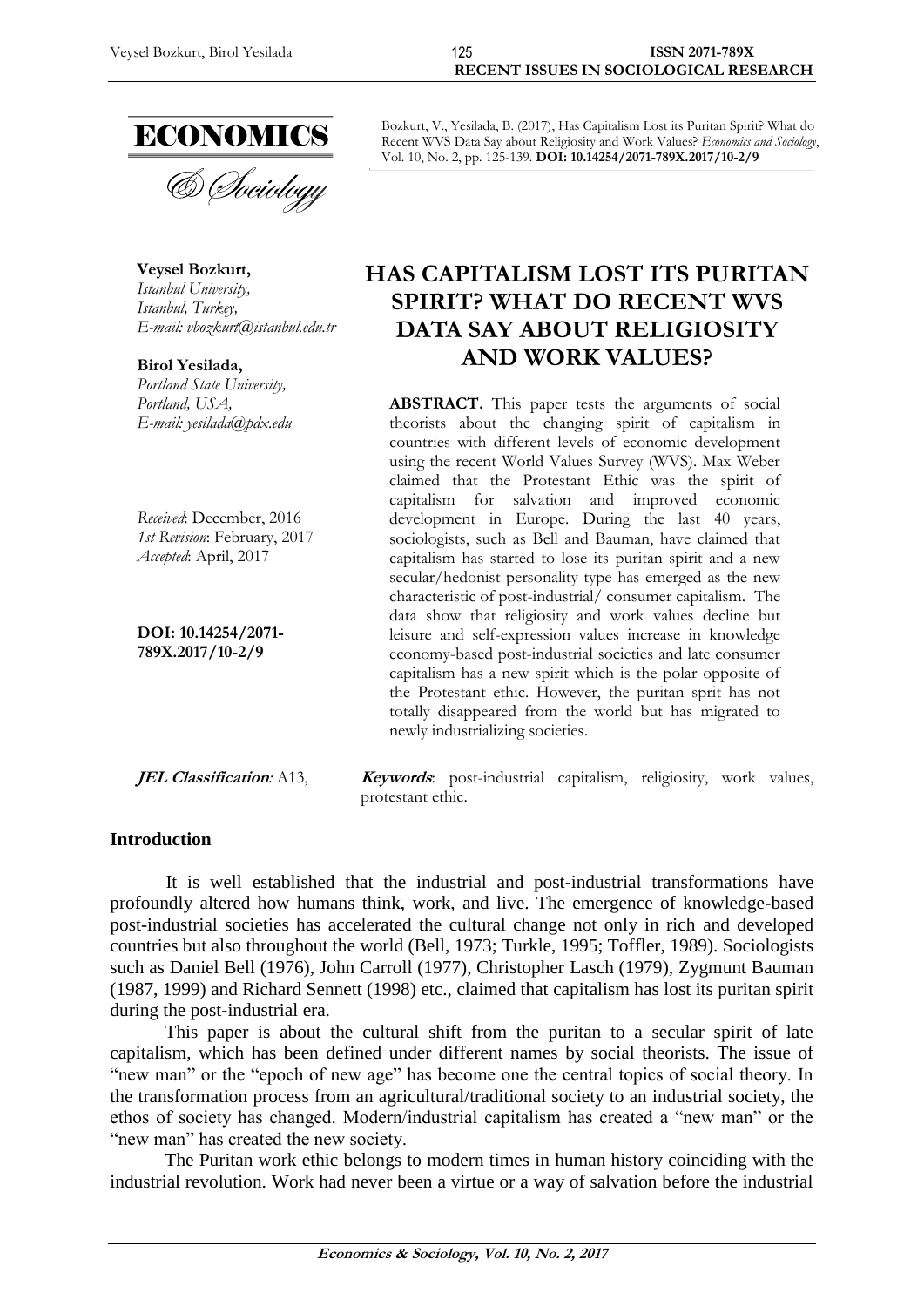| Veysel Bozkurt, Birol Yesilada | 126 | <b>ISSN 2071-789X</b>                  |
|--------------------------------|-----|----------------------------------------|
|                                |     | RECENT ISSUES IN SOCIOLOGICAL RESEARCH |

age. According to the Oxford Online Etymology Dictionary, *labor*, the synonym of work, means trouble, difficulty, hardship, toil, fatigue, exertion and pain at the same time. For example, the ancient Greeks and Romans considered work to be a curse and fit only for slaves (Kaplan, 1979; Ciulla, 2000). The ancient philosophers had a consensus about the abhorrence of work. Plato and Aristotle believed that work (for commercial gain) humiliated the people who performed it (Lafargue, 1907).

However, with the coming of an industrial society, schools, industrial organizations and religious associations started to preach the virtue of hard work and the well-organized use of time (Polanyi, 1957; Kaplan, 1979; Bozkurt *et al.*, 2010). The Ford Company founded the Sociological Department to examine the private life of workers. Researchers from this section visited workers' homes and encouraged workers to aspire to the Ford values of industriousness, thrift, sobriety, saving, and hygiene. Ford tried to reduce absenteeism and the turnover of workers. Moreover, the Sociological Department endeavored to enforce puritan morality (McGraw, 2007; Lasch, 1979; Clegg, 2009).

According to Weber (1971, 1956) occidental industrial capitalism, which is the rational organization of free labor, is unique and has not existed elsewhere. The ethos of this capitalism was "Protestant ethic" codes that emphasized the importance of the values of work, anti-leisure, saving, abstinence, moral orientation, frugality, sobriety, industriousness, achievement, moderation, sexual restraint, tranquility, temperance, silence, order, resolution, sincerity, justice, cleanliness, chastity, humility, and forbidding (Bell, 1976; Furnham, 1990). For Weber, the Puritan ethic, which was a rationalization of life and economic action, justified all the restraints and sanctions for individual life and advanced the development of capitalism. Early industrial capitalism also desperately required the puritan mood and values. One major outcome of restraints on consumption was the accumulation of capital, which in turn led to the expansion of production and further development (Bell, 1996).

In another important study, Carroll (1977) demonstrated how Puritan theology helped liberate individuals from the ties of the traditional values of pre-industrial societies. This was crucial for it emphasized man's general responsibility and the passionate early Puritans played an important role in the shaping of industrial society. These values expanded religion beyond the borders of the church and made it of this world. Vocation in Protestant theology was considered a sublimation of guilt and man was also considered a sinner at birth.

According to Daniel Bell (1996), the character of mankind and the form of human relations is formed for the major part by the kind of work they do and he divides work modalities into pre-industrial, industrial, and post-industrial. The transition from industrial to post-industrial societies, which was based on a knowledge economy and consumerist culture, has weakened work-oriented puritan culture and capitalism has abandoned its religious transcended ethic.

The decline of religion was one of the major assumptions of Enlightenment philosophers and the founding fathers of modern social theory such as Comte, Durkheim, Marx, Nietzsche, Weber etc. (Adorno & Horkheimer, 1997; Berger & Zijderveld, 2009; Casanova, 1994). They claimed that the importance of religion would diminish in modern societies because of rationalization, industrialization, urbanization etc. Despite the opposition of some contemporary sociologists of religion to the secularization hypothesis (Berger, 2008; Smith, 2008; Casanova, 2007), knowledge based post-industrial societies are less religious than newly industrial (izing) and pre-industrial societies. For Bruce (2010) it is not a coincidence but an unintended result of modernization. It has predominantly been the members of the well-educated middle and upper classes who have accepted secular, modern culture.

According to Bauman (1997) the idea of human self-sufficiency weakened established religion and work values lost their privileged place. The puritan, an "ideal type" of industrial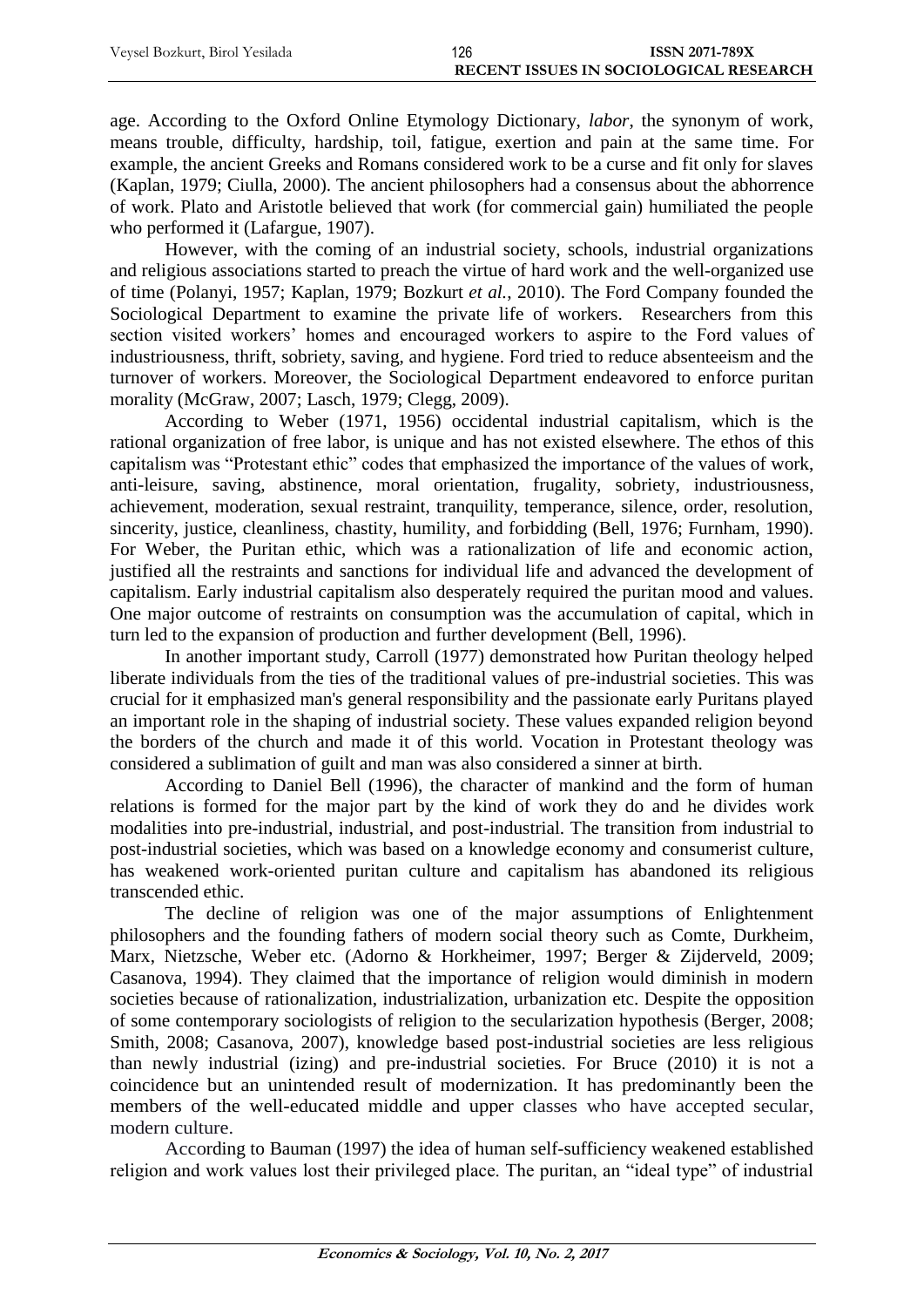capitalism, is dead and the importance of leisure-oriented consumer culture has risen. He also (1987, 1999) maintained that the puritan has become the consumer which is the polar opposite of the driven puritan.

Some scholars (Mirels and Garrett, 1971) have claimed that the Puritan ethic was the moral justification of early industrial capitalism, which needed hard work and saving for capital accumulation. However, the cultural justification of post-industrial capitalism became hedonism which is different as an idea of immediate satisfaction rather than the delayed gratification found in puritanism. According to Bell, traditional morality was replaced by psychology, guilt by anxiety.

Christopher Lasch (1979) also supports Bell's conclusions in that the work ethic has been diminished by capitalism. He argues that the "ideal type" of new (economic) man is not an "authoritarian personality". Rather, the basic trait of the new narcissist man is anxiety not the guilt which stimulated the self-denial of the ascetic puritan to work hard and delay gratification. Lasch's new narcissistic man also rejects competitive ideologies. Puritan values no longer stimulate passion for him. Thus a fundamental paradigm shift has occurred in the work ethic of people in knowledge-based economies thus transforming the spirit of these new modes of production.

Hedonist-consumers follow the principle of comfort as does remissive man. The psychoanalysts and healers of the post-industrial age advise forgiveness for therapy and the removal of guilt. Carroll's new "ideal type" personality of late capitalism is remissive man/culture that has abandoned the sins of the fathers. Remissive man is a hedonist like the "new man" of the other above-mentioned social theorists. He releases all his internal constraints, no longer bound by puritan guilt. The remissive culture is ethically anti-moralist and anti-Puritan that disapproves of authority. This culture is characterized by forgiveness of all guilt. The passionate puritan obtained satisfaction from hard work, whereas remissive man seeks comfort.

According to Florida (2013), the "Rise of the Creative Class" influenced the shift in values which was identified as Individuality, Meritocracy, Diversity and Openness. He claimed that the associates of Creative Class have a tendency to individuality and selfexpression. This class prefers hard work, achievement and stimulation. Creative Class people have an openness to diversity.

All these theoretical arguments about the changing spirit of industrial and postindustrial societies have not previously been tested by data at different development levels, except in Inglehart's self-expressive/secular culture (Inglehart, 1997; Inglehart and Baker, 2000; Inglehart and Norris, 1997). The aim of this paper was to *investigate the arguments about the changing spirit of capitalism from work-oriented, religionist and puritan values to the leisure-oriented, secular and hedonist values* using the most recent data of WVS. However, the main problem was that it was beyond the scope of this paper to consider all dimensions of the new emergent culture. Only the arguments about "*the decline of religious and work values*" and "*the rise of hedonist and leisure values*", were tested in pre-industrial, industrial and post-industrial societies.

# **1. Data/Measurement**

The most recent (2010-12) World Values Survey data from 36 countries were used to examine these arguments of the social theorists. The total sample size was 50,551 and the details are shown in *Table 1*.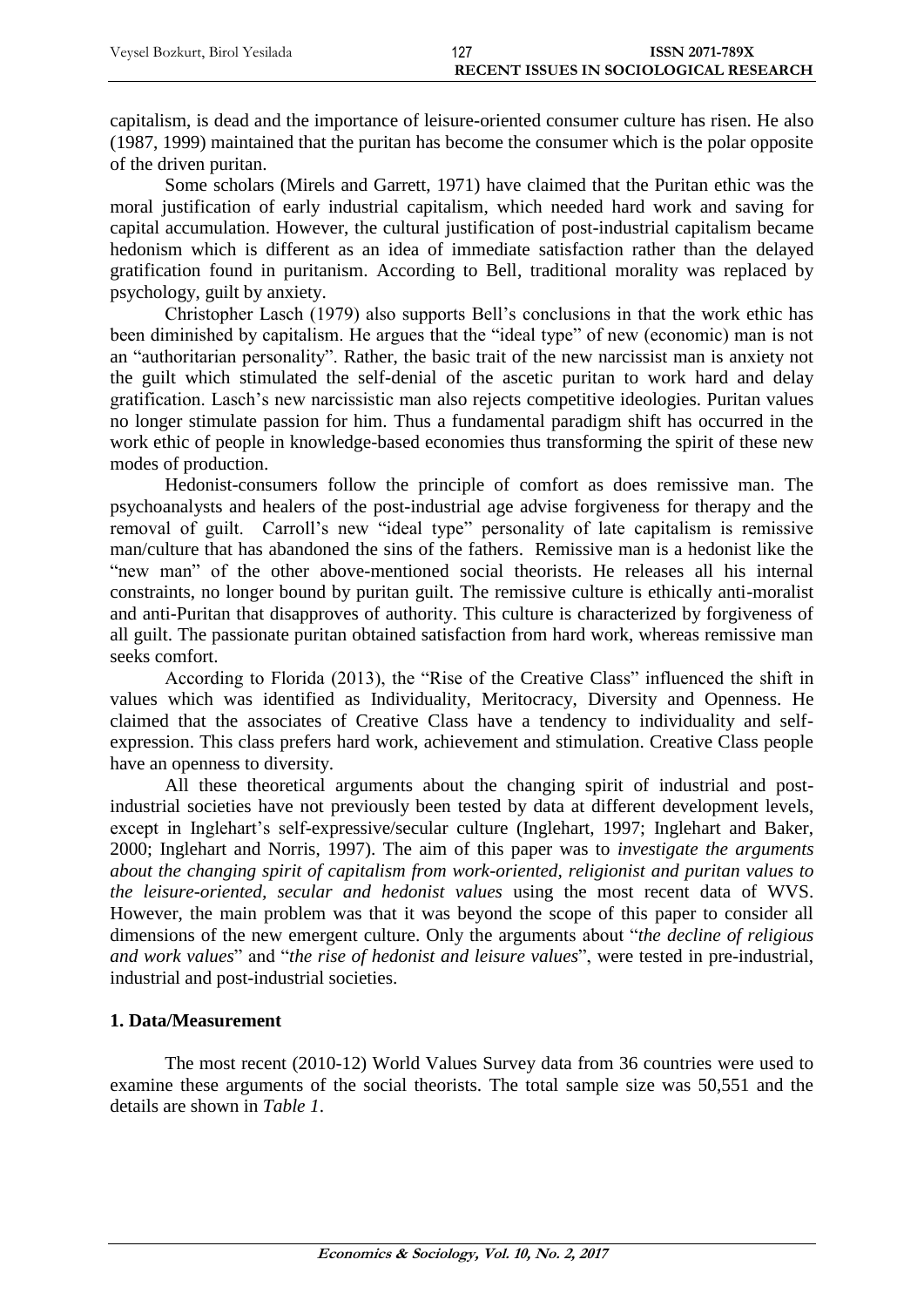| Low Level<br>Knowledge<br>Economies | N     | Knowledge<br>Economy<br>Index | <b>Medium</b><br>Level<br>Knowledge<br><b>Economies</b> | N     | Knowledge<br>Economy<br>Index | Advanced<br>Knowledge<br>Economies | N     | Knowledge<br>Economy<br>Index |
|-------------------------------------|-------|-------------------------------|---------------------------------------------------------|-------|-------------------------------|------------------------------------|-------|-------------------------------|
| Ecuador                             | 1200  |                               | 3,72 Azerbaijan                                         | 1002  |                               | 4,56 Australia                     | 1477  | 8,88                          |
| Ghana                               | 1552  |                               | 2.72 Armenia                                            | 1100  |                               | 5,08 Cyprus                        | 1000  | 7,56                          |
| Kyrgyzstan                          | 1500  |                               | 3,82 Belarus                                            | 1535  |                               | 5,59 Estonia                       | 1533  | 8,4                           |
| Morocco                             | 1200  |                               | 3,25 Chile                                              | 1000  | 7,21                          | Japan                              | 2443  | 8,28                          |
| Nigeria                             | 1759  |                               | 2,2 Colombia                                            | 1512  |                               | 4,94 South Korea                   | 1200  | 7,97                          |
| Pakistan                            | 1200  |                               | 2,45 Kazakhstan                                         | 1500  |                               | 5,04 New Zealand                   | 841   | 8,97                          |
| Philippines                         | 1200  |                               | 3,94 Malaysia                                           | 1300  | 6,1                           | Spain                              | 1189  | 8,35                          |
| Rwanda                              | 1527  |                               | 1,83 Mexico                                             | 2000  | 5,07                          | Sweden                             | 1206  | 9,43                          |
| Zimbabwe                            | 1500  |                               | $2,17$ Peru                                             | 1210  |                               | 5,01 United States                 | 2232  | 8,77                          |
| Uzbekistan                          | 1500  |                               | $3,14$ Poland                                           | 966   | 7,41                          |                                    |       |                               |
|                                     |       |                               | Qatar                                                   | 1060  | 5,84                          |                                    |       |                               |
|                                     |       |                               | Romania                                                 | 1503  | 6,82                          |                                    |       |                               |
|                                     |       |                               | Russia                                                  | 2500  | 5,78                          |                                    |       |                               |
|                                     |       |                               | Trinidad and<br>Tobago                                  | 999   | 5,91                          |                                    |       |                               |
|                                     |       |                               | <b>Turkey</b>                                           | 1605  | 5,16                          |                                    |       |                               |
|                                     |       |                               | Ukraine                                                 | 1500  | 5,73                          |                                    |       |                               |
|                                     |       |                               | Uruguay                                                 | 1000  | 6,39                          |                                    |       |                               |
| <b>T</b> otal                       | 14138 | 2,8726 T otal                 |                                                         | 23292 | 5,6813 Total                  |                                    | 13121 | 8,518                         |

|  |  | Table 1. The sampling of data (WVS, 2011-2014) |
|--|--|------------------------------------------------|
|  |  |                                                |

Total sampling: 50.551

The World Bank Knowledge Economy Index (KEI) was used for the classification of countries. A value of less than 0.450 was classed as a Low Level Knowledge (Traditional) Economy, 0.451-0.750 as Medium Level Knowledge (industrial/industrializing) Economy and over 0.750 as Advanced Knowledge (Post-Industrial) Economy. KEI was also used as a continuous variable without any categorization in correlation analysis.

The KEI is constructed as a simple average of 4 sub-indexes which are "Economic Incentive and Institutional Regime", "Education and Training", "Innovation and Technological Adoption" and "Information and Communications Technologies Infrastructure". The Knowledge Economy Index has a very high correlation with the Human Development Index (r=0.958). Similarly KEI is negatively correlated with employment in agriculture ( $r=- 0.753$ ) and positively correlated with employment in service sector ( $r= 0.755$ ).

We applied a factor analysis (principal component analysis) for religiosity, leisure and work related values which revealed six important factors:

The first factor, *religiosity*, consisted of 8 items such as the importance of God and religion, belief in hell and God, attendance at religious services etc. This factor explains 24.27% of the total variance. All items are shown in *Table 2*.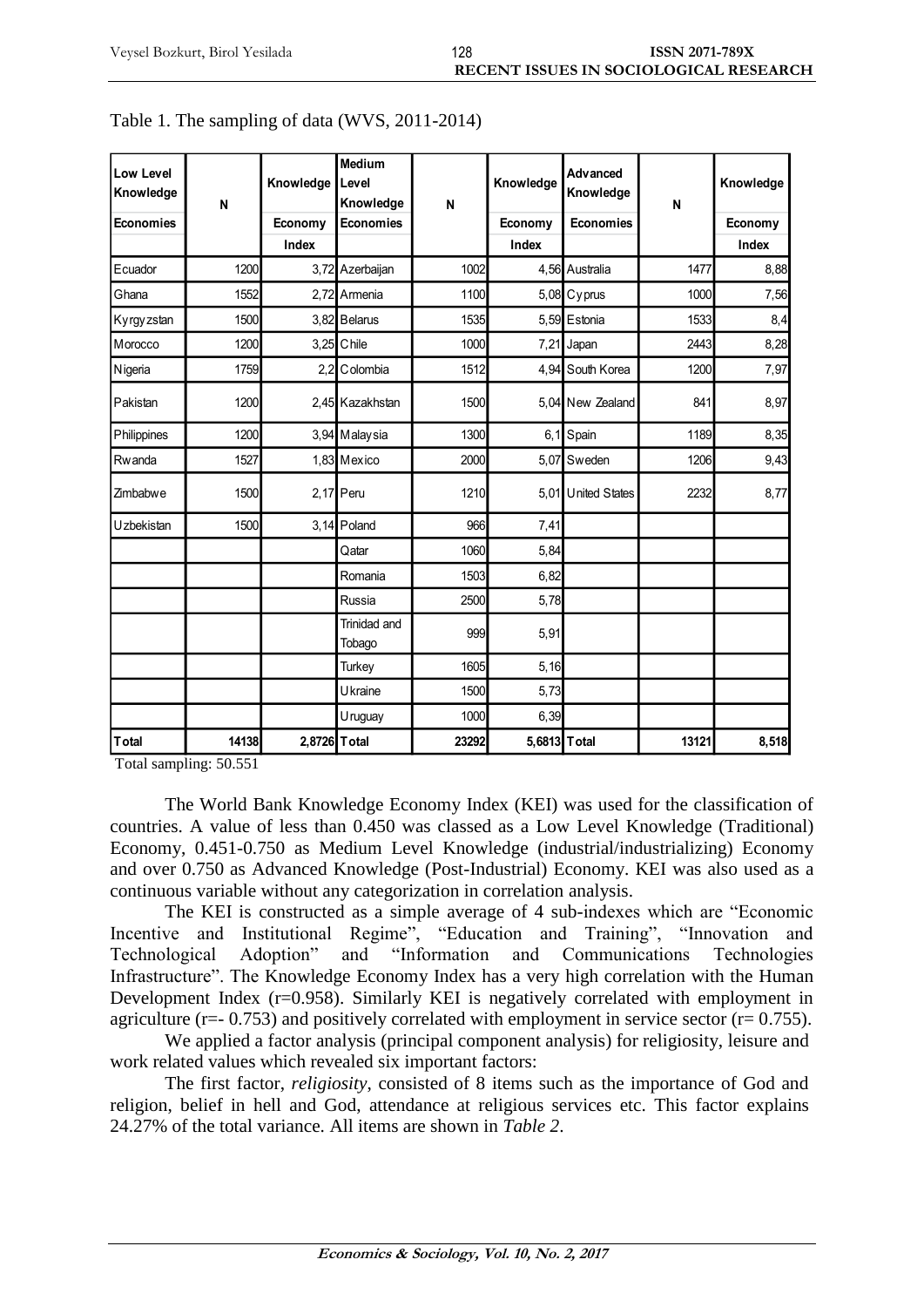#### Table 2. Factor analysis results

|                                                                              |        |                        | Component    |                                |             |        |
|------------------------------------------------------------------------------|--------|------------------------|--------------|--------------------------------|-------------|--------|
|                                                                              |        | The                    | Creative/    | Pro-                           | The         |        |
|                                                                              |        | Religiosity Importance | Intellectual | competition importance Puritan |             |        |
|                                                                              | values | of work for            | <b>Tasks</b> | and hard                       | of friends  | values |
|                                                                              |        | surviving v.           |              | work                           | and leisure |        |
| How important is God in                                                      | .820   |                        |              |                                |             |        |
| your life                                                                    |        |                        |              |                                |             |        |
| How often do you pray                                                        | .799   |                        |              |                                |             |        |
| Religion important in life                                                   | .793   |                        |              |                                |             |        |
| Religious person                                                             | .769   |                        |              |                                |             |        |
| Believe in: God                                                              | .757   |                        |              |                                |             |        |
| How often do you attend                                                      | .709   |                        |              |                                |             |        |
| religious services                                                           |        |                        |              |                                |             |        |
| Believe in: hell                                                             | .610   |                        |              |                                |             |        |
| Whenever science and                                                         |        |                        |              |                                |             |        |
| religion conflict, religion is                                               | .602   |                        |              |                                |             |        |
| always right                                                                 |        |                        |              |                                |             |        |
| Worries about losing my                                                      |        | .871                   |              |                                |             |        |
| job or not finding a job                                                     |        |                        |              |                                |             |        |
| Not being able to give my                                                    |        | .832                   |              |                                |             |        |
| children a good education                                                    |        |                        |              |                                |             |        |
| Work: important in life                                                      |        | .584                   |              |                                |             |        |
| Nature of tasks: routine vs.                                                 |        |                        | .861         |                                |             |        |
| creative                                                                     |        |                        |              |                                |             |        |
| Nature of tasks: manual vs.                                                  |        |                        | .855         |                                |             |        |
| intellectual                                                                 |        |                        |              |                                |             |        |
| Competition is good                                                          |        |                        |              | .823                           |             |        |
| Hard work usually brings a                                                   |        |                        |              | .812                           |             |        |
| better life                                                                  |        |                        |              |                                |             |        |
| Friends :important in life                                                   |        |                        |              |                                | .791        |        |
| Leisure: important in life                                                   |        |                        |              |                                | .768        |        |
| Important child qualities:                                                   |        |                        |              |                                |             | .839   |
| Hard work                                                                    |        |                        |              |                                |             |        |
| Important child qualities:                                                   |        |                        |              |                                |             | .502   |
| Thrift, saving money                                                         |        |                        |              |                                |             |        |
| Variance T: 60.686%                                                          | 24.275 | 9.228                  | 8.049        | 7.256                          | 6.421       | 5.458  |
| Extraction Method: Principal Component Analysis. KMO: ,830; df. 171, Sig.000 |        |                        |              |                                |             |        |

The second factor, "*The Importance of work for survival*", contains 3 items of "*Worries about losing my job or not finding a job*", "*Not being able to give my children a good education*" and "*Work is important in life*".

"*Intellectual/ creative tasks*" is the third factor and consists of 2 items, "*Are the tasks you do at work mostly manual or mostly intellectual*?" If you do not work currently, characterize your major work in the past. Use this scale where 1 means "mostly manual tasks" and 10 means "mostly intellectual tasks" and "*Are the tasks you perform at work mostly routine tasks or mostly creative tasks*? If you do not work currently, characterize your major work in the past. Use this scale where 1 means "mostly routine tasks" and 10 means "mostly creative tasks".

The items of "*Pro-competition and hard work*" factor are "*Competition is good. It stimulates people to work hard and develop new ideas*" versus "*Competition is harmful. It*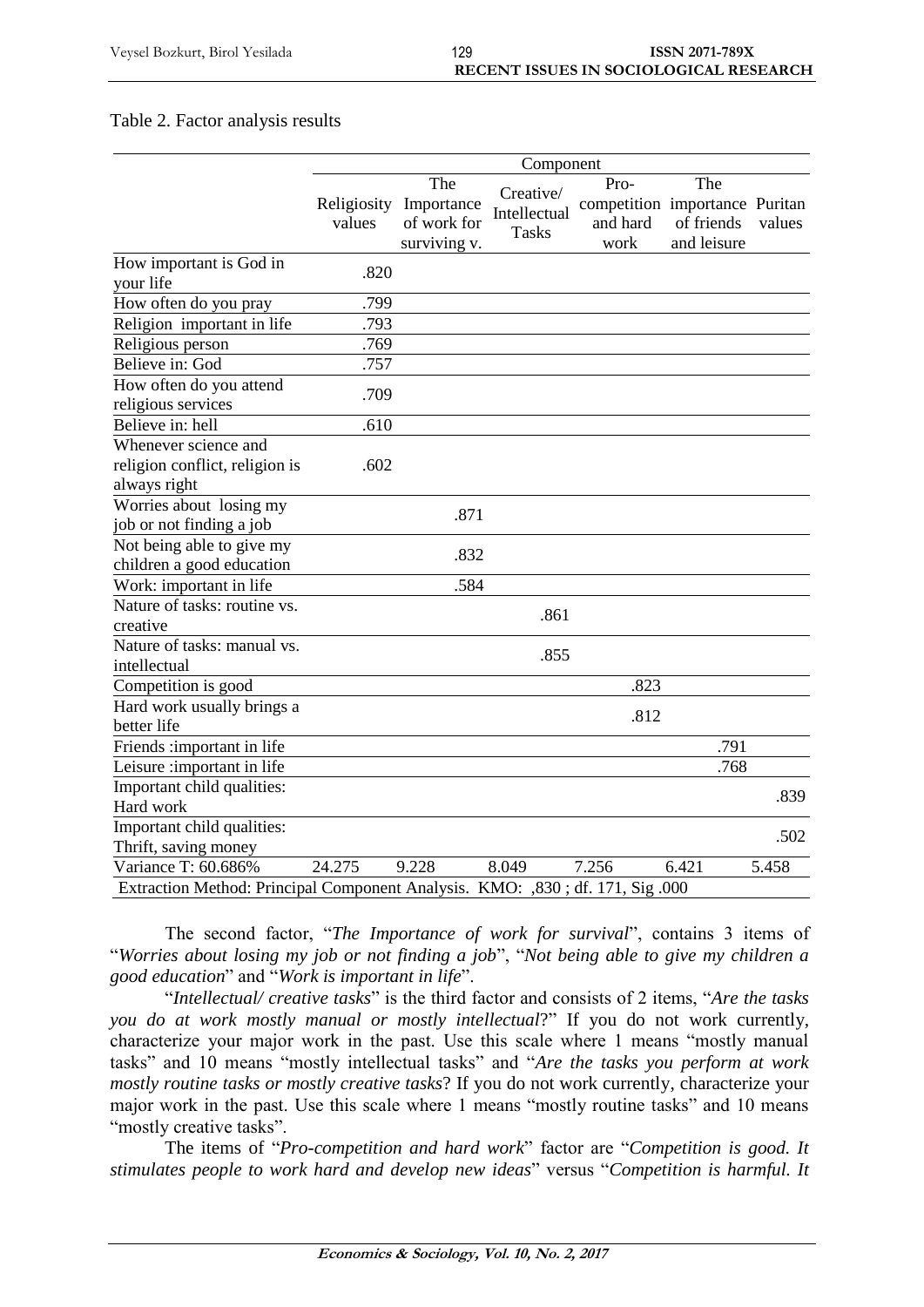| Veysel Bozkurt, Birol Yesilada | 130 | <b>ISSN 2071-789X</b>                  |
|--------------------------------|-----|----------------------------------------|
|                                |     | RECENT ISSUES IN SOCIOLOGICAL RESEARCH |

*brings out the worst in people*" and "*In the long run, hard work usually brings a better life*" versus "*Hard work does not generally bring success – it's more a matter of luck and connections*".

"*The importance of friends and leisure*" is the fifth factor consisting of *the importance of friends and leisure* in life. It is scored in 4 ranges from "Not at all important" to "Very important". *The puritan values*, "*Thrift, saving money and hard work*", as childhood qualities, are the last factor. Questions which were ranked from positive to negative in the Questionnaire were recoded from negative to positive.

# **2. Results**

*Table 2* shows the details of the factor analysis which has been partly explained above. The WVS work-related items are not homogenous and this diversity created different factors. The importance of work is correlated with the worries about losing a job and not being able to give the children a good education.

Puritan values such as thrift, saving money and hard work as childhood qualities and "Competition is good" and "Hard work brings success" did not come together. Moreover, the importance of friends created a new factor with leisure.

# *2.1. Correlation Analysis*

*Table 3* shows that religiosity is positively correlated with the values of "Importance" of work for surviving", "Pro-competition and hard work". However, it is negatively correlated to the knowledge economy index, education level, social class, self-expression and friend/leisure values. There is no statistically significant relationship between religiosity values and income level in this sample.

Furthermore, there was a significant negative correlation of KEI to all work values factors such as "The importance of work for survival", "Thrift, saving money and hard work as a child", "Pro-competition and hard work", but a positive correlation with self-expression and hedonist leisure values.

Educated people endorse the "Work is important for survival" and "Religiosity values" less and "self-expression" and hedonist leisure values more. However there was no relationship with puritan values.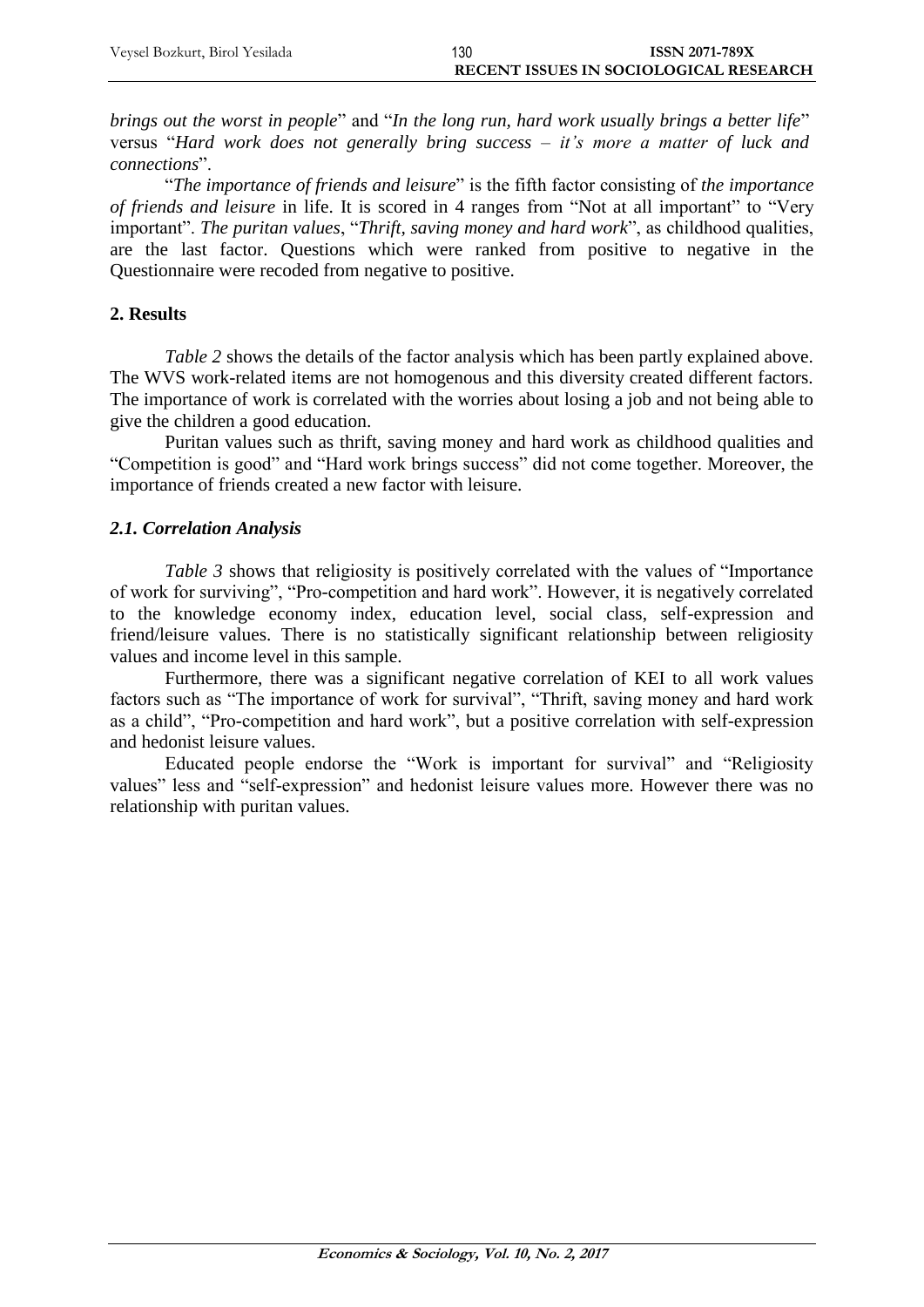| <b>Correlations</b>                                          |                                           |                     |                                            |                                        |                                          |                                  |                         |                     |                 |                                              |
|--------------------------------------------------------------|-------------------------------------------|---------------------|--------------------------------------------|----------------------------------------|------------------------------------------|----------------------------------|-------------------------|---------------------|-----------------|----------------------------------------------|
|                                                              | The<br>Knowledge<br>Economy<br>Index 2012 | Religionisi<br>ty   | Work is<br>important<br>for<br>surv iv ing | Thrift.<br>sav ing<br>and Hard<br>work | Pro-<br>competiti<br>on and<br>hard work | Leisure/<br>Friends<br>Important | Self-<br>expressio<br>n | Scale of<br>incomes | Social<br>Class | Highest<br>educationa<br>I level<br>attained |
| The Knowledge Economy<br>Index 2012 WB                       |                                           |                     |                                            |                                        |                                          |                                  |                         |                     |                 |                                              |
| Religionisity 8 items                                        | $-458$ <sup>*</sup>                       | 1                   |                                            |                                        |                                          |                                  |                         |                     |                 |                                              |
| Work is important for<br>surv iv ing                         | $-0.306$                                  | $,204$ <sup>*</sup> |                                            |                                        |                                          |                                  |                         |                     |                 |                                              |
| Thrift, saving money and<br>Hard work                        | $-0.055$                                  | $-0.042$            | $-0.019$                                   | 1                                      |                                          |                                  |                         |                     |                 |                                              |
| Pro-competition and hard<br>work                             | $-.033$ <sup>-</sup>                      | $068^{\degree}$     | ,016"                                      | $,025$ <sup>*</sup>                    |                                          |                                  |                         |                     |                 |                                              |
| Leisure/Friends Important                                    | ,135"                                     | $-0.056$            | ,062                                       | $-0.052$                               | $,020^{\degree}$                         |                                  |                         |                     |                 |                                              |
| Self-expression                                              | ,117"                                     | $-135"$             | ,007                                       | $-129"$                                | $-0.047$                                 | ,053"                            |                         |                     |                 |                                              |
| Scale of incomes                                             | $-0.019$                                  | ,002                | $-.033"$                                   | $-.014"$                               | $,021$ <sup>*</sup>                      | ,110"                            | ,010'                   |                     |                 |                                              |
| Social Class                                                 | ,124"                                     | $-0.051$            | $-0.069$                                   | $-.016"$                               | ,016"                                    | ,096                             | ,055"                   | $,467$ <sup>*</sup> |                 |                                              |
| Highest educational level<br>attained                        | $,251$ "                                  | $-197"$             | $-0.045$                                   | ,001                                   | ,000                                     | $,127$ <sup>*</sup>              | ,111"                   | ,245"               | ,337"           | 1                                            |
| **. Correlation is significant at the 0.01 level (2-tailed). |                                           |                     |                                            |                                        |                                          |                                  |                         |                     |                 |                                              |
| *. Correlation is significant at the 0.05 level (2-tailed).  |                                           |                     |                                            |                                        |                                          |                                  |                         |                     |                 |                                              |

### Table 3. Correlation among the variables

Intellectual/Creative tasks are negatively correlated with "religiosity values"  $(r=-0.069)$ , "Work is important for surviving"  $(r=-0.069)$ , "Thrift, hard work and saving"  $(r=-0.028)$  but positively correlated with "The importance of Friend/Leisure" ( $r=0.099$ ), "Procompetition and hard work" ( $r=0.063$ ) and self-expression as child quality" ( $r=0.088$ ). These results confirm the claims about the values of the creative classes which were asserted by Richard Florida (2012).

As the rank of social class and education level increase, the endorsement of religiosity and the importance of work values decrease, but the importance of leisure and self-expression increase. There is no significant relationship between religiosity and income level.

#### *2.2. Analysis Of Variance*

To understand the differences in religiosity and work related values, analysis of variance tests (ANOVA and MANOVA) were applied. For MANOVA, all the factors revealed from the factor analysis were dependent. The self-expression item was also added to the analysis. The Knowledge Economy Index and religious affiliation (Christian {Protestant, Catholic, Orthodox} or Muslim) were independent variables. Other religious groups were limited so they were recoded as a missing value. According to both the Knowledge Economy Index (KEI) and Religious affiliation, Wilks's Lambda (and other tests) was significantly differentiated and the MANOVA tests revealed these results:

**KEI**, Wilks's Lambda=0.867, F(14.69676)= 368.76, *p* **< .000**

**Religious belonging** Wilks's Lambda= .951, F(21.100036)= 84.713, *p* **< .000**

**KEI\* Religious belonging** Wilks's Lambda=. 888, F(42.163408)= 99.939, *p* **< .000**

After MANOVA, the ANOVA test was computed for each factor. The mean score of the ANOVA test showed that religiosity values were largely in decline from traditional (low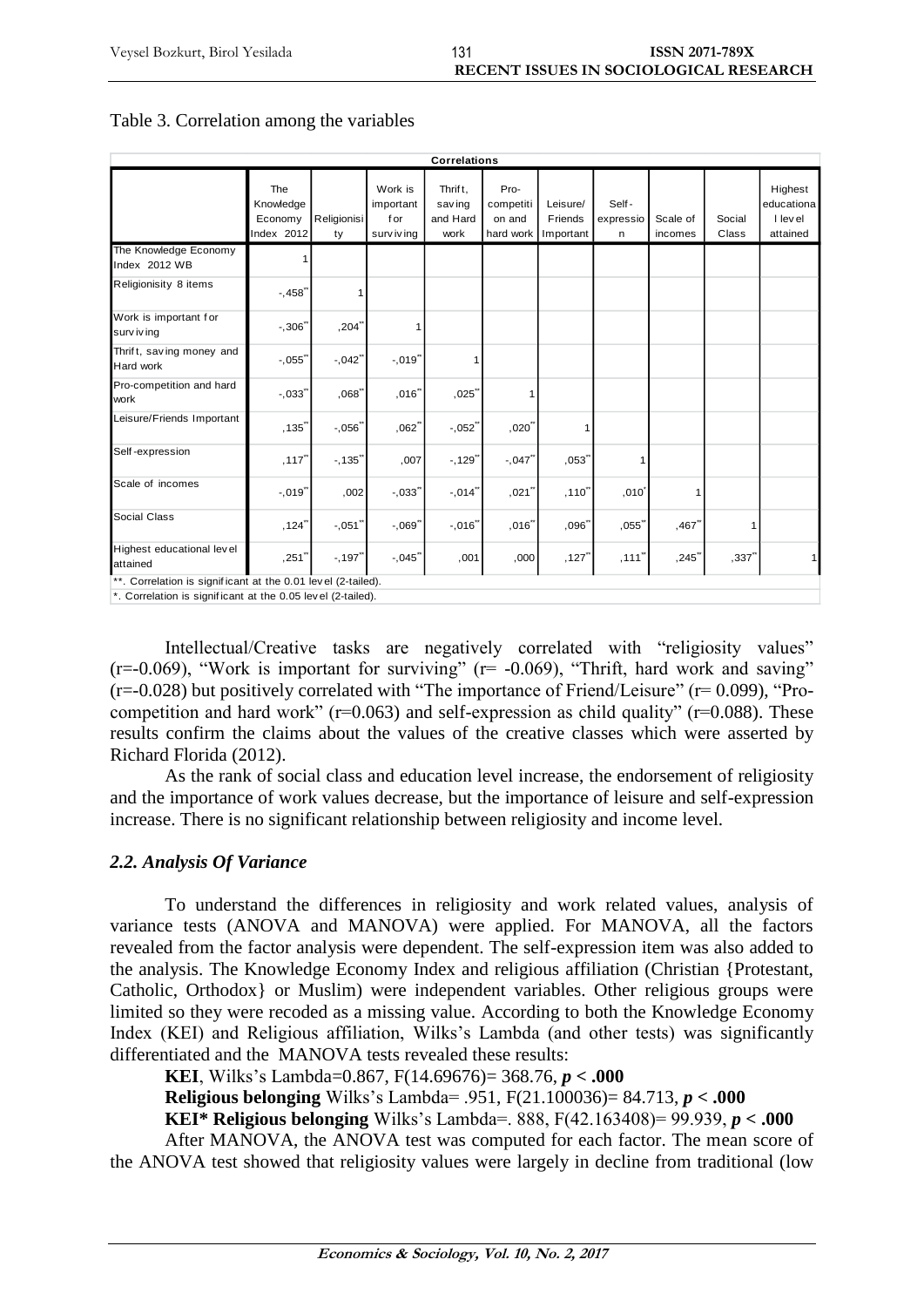knowledge) economies to advanced knowledge economies (ANOVA test:  $F(2, 50536) =$ 7185.191, *p* < .000).

Table 4. Religiosity means

|                                                    | N     | Mean   | <b>Std.</b> Deviation |
|----------------------------------------------------|-------|--------|-----------------------|
| Traditional/Low Level Knowledge Economies          | 14138 | 4.2548 | .71009                |
| Industrial(izing)/Medium Level Economies           | 23290 | 3.7135 | 1.00661               |
| Post-Industrial/Advanced Level Knowledge Economies | 13111 | 2.8282 | 1.20047               |
| Total                                              | 50539 | 3.6353 | 1 12294               |

*Graph 1* also shows that there is a regular decline in religiosity values among the four religious groups. Today, religiosity among Protestants is at the highest level in traditional societies and at the lowest level in knowledge-based societies. Religiosity also declined among other groups. These data endorse one of the basic assumptions of the modernization theory and the arguments of social theorists as cited above.



Graph 1. Religiosity values

The mean scores of "The importance of work for survival" also decreased from traditional (M=3.4062) to advanced knowledge economies (M=3.1514) in the same manner as religiosity values. The results are significant as shown in the ANOVA test:  $F(2.50306) =$ 1916.2,  $p < .000$ . Work is not a virtue in post-industrial/knowledge societies (Dawes and Bozkurt, 2010). Neo-liberal globalization has removed many social regulations or protection for workers and increased flexibility has brought more insecurity (Grint, 1998; [Standing,](http://ejd.sagepub.com/search?author1=Guy+Standing&sortspec=date&submit=Submit) 1997; Sennett, 2006). However, knowledge economies still have better social standards than traditional and newly industrializing societies. Furthermore, the importance of work is closely related to the fear of losing jobs or not being able to provide one's children with a good education.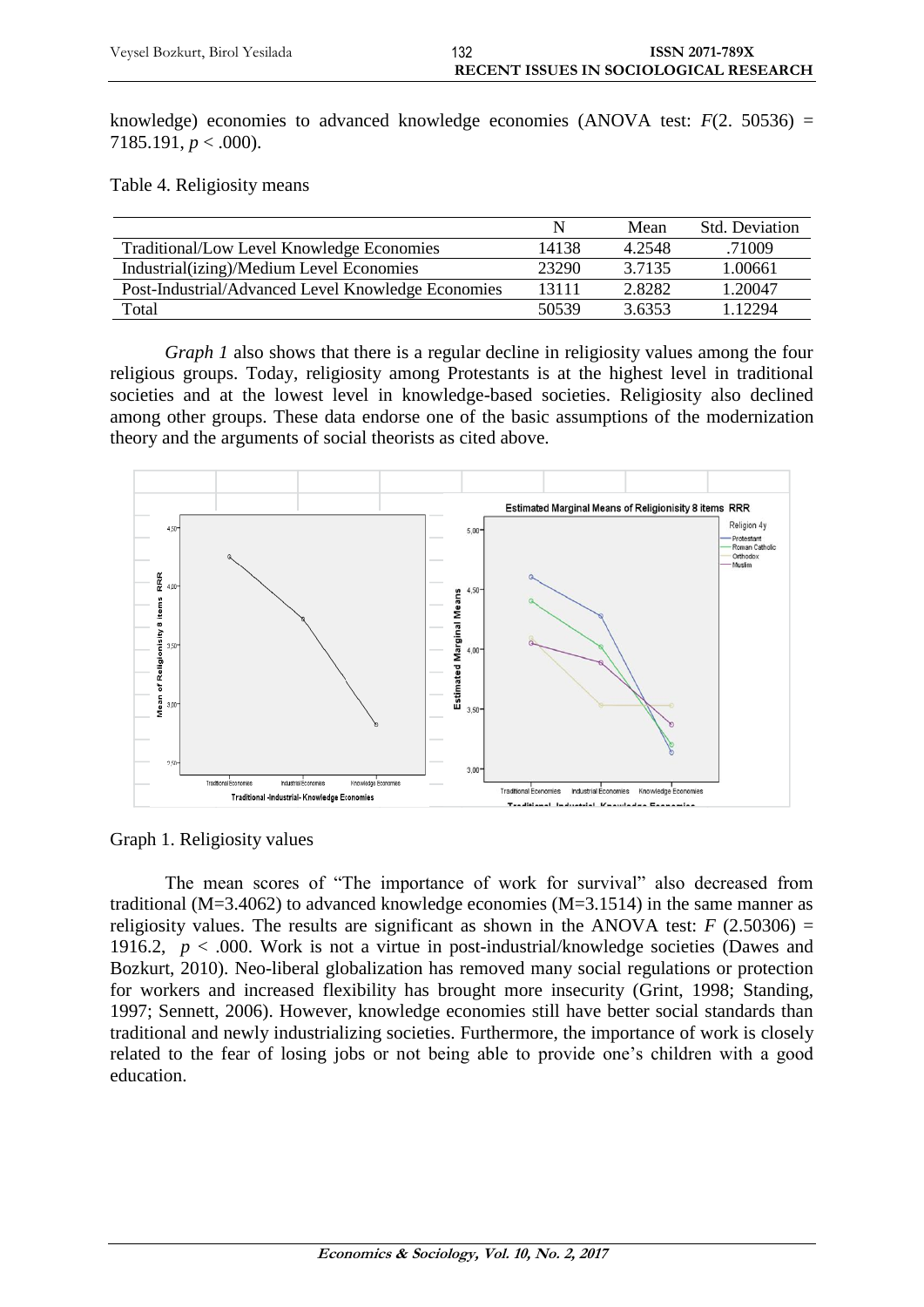|                                                    |       | Mean      | <b>Std. Deviation</b> |
|----------------------------------------------------|-------|-----------|-----------------------|
| Traditional/Low Level Knowledge Economies          | 14112 | 3.4062    | .67743                |
| Industrial(izing)/Medium Level Economies           | 23173 | 3 1 7 8 9 | .79864                |
| Post-Industrial/Advanced Level Knowledge Economies | 13024 | 2.8263    | .83452                |
| Total                                              | 50309 | 3 1 5 1 4 | .80542                |

| Table 5. Work is important for surviving |  |  |  |  |
|------------------------------------------|--|--|--|--|
|------------------------------------------|--|--|--|--|

As with religiosity values, the sharpest differentiation in "the importance of work for survival" values is among the Protestants (see *Graph 2*). It is at the highest level in traditional societies and the lowest level in advanced knowledge societies. However, not only Protestants, but also Catholics, Orthodox and Muslims place less emphasis on these work values, when the knowledge economy level increases.



Graph 2. The importance of work for surviving values

The "Pro-competition and hard work" factor was at the highest level in traditional societies and at the lowest level in industrial societies as shown in *Table 6*. The ANOVA test result was  $F(2.49769) = 161.202$ ,  $p < .000$ . The belief that "Competition is good" and "Hard work brings success" partly increased in advanced knowledge economies. There was less social and economic differentiation in traditional societies and people did not know exactly what competition was. In the early stage of an industrial society, the regulations have not internalized and competition might be more destructive because legal-rational authority does not work properly, which may discourage people from competition. In advanced knowledge societies, the rational-legal authority works better than in newly industrialized societies and this may encourage people to believe in the virtue of competition and "Hard work brings success" values.

|                                                    | N     | Mean   | <b>Std.</b> Deviation |
|----------------------------------------------------|-------|--------|-----------------------|
| Traditional/Low Level Knowledge Economies          | 13948 | 7,2014 | 2,33874               |
| Industrial(izing)/Medium Level Economies           | 23007 | 6.7682 | 2,34955               |
| Post-Industrial/Advanced Level Knowledge Economies | 12817 | 6.9649 | 1.97341               |
| Total                                              | 49772 | 6.9402 | 2,26279               |

Table 6. Pro-competition and hard work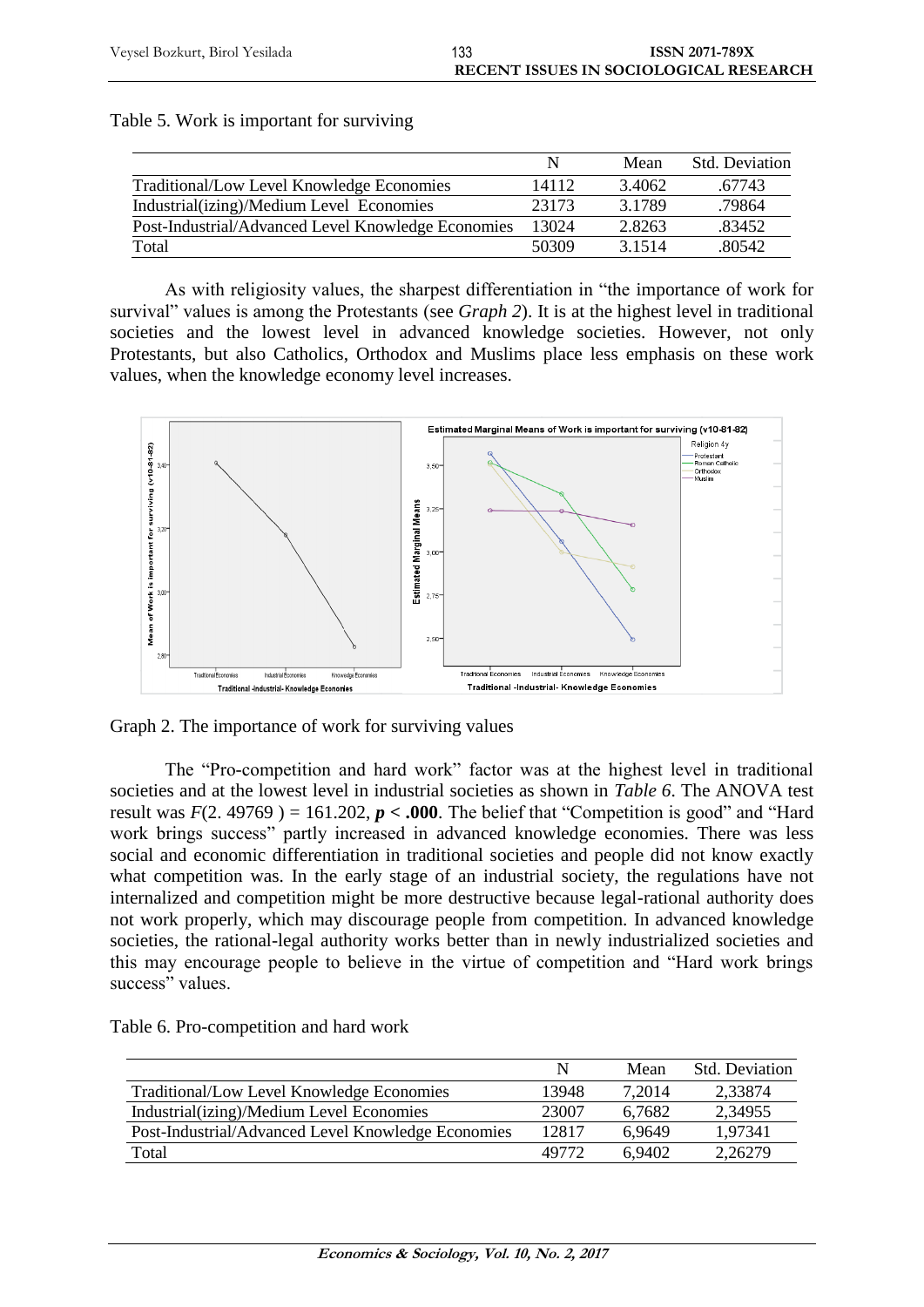| Veysel Bozkurt, Birol Yesilada | 134 | <b>ISSN 2071-789X</b>                  |
|--------------------------------|-----|----------------------------------------|
|                                |     | RECENT ISSUES IN SOCIOLOGICAL RESEARCH |

According to the development level, Orthodox and Muslim people regularly lose their confidence in "Competition is good" and "Hard work brings success". Protestants have the highest endorsement at every stage of economic development. This factor moderately matched with the protestant ethic thesis of Weber. Most of the Orthodox and Muslims of Post-Industrial societies in this sample live in non-Orthodox and non-Muslim countries. This may lead to avoidance of competition among Muslim and Orthodox people in post-industrial societies.



Graph 3. Pro-competition and hard work

The next issue examined pertains to the values of "Thrift, saving money and hard work as a childhood quality". Descriptive statistics demonstrated that these values decreased during economic development. The ANOVA test result was  $F(2.50548) = 58.374$ ,  $p < .000$ . Rich societies emphasized these puritan values less than poor societies as the value priorities of families changed from material to self-expression values as highlighted by Ronald Inglehart (1997).

|  |  | Table 7. Thrift, saving money and hard work |
|--|--|---------------------------------------------|
|--|--|---------------------------------------------|

|                                                    | N     | Mean   | <b>Std.</b> Deviation |
|----------------------------------------------------|-------|--------|-----------------------|
| Traditional/Low Level Knowledge Economies          | 14138 | 1.5275 | .30678                |
| Industrial(izing)/Medium Level Economies           | 23292 | 1.4948 | .36084                |
| Post-Industrial/Advanced Level Knowledge Economies | 13121 | 1.4851 | .36839                |
| Total                                              | 50551 | 1 5014 | .34902                |

However, when these values were compared with religious groups, there was heterogeneity. The puritan values among the Orthodox and Muslims firstly increase and then decrease in knowledge economies as seen in *Graph 4*, whereas the opposite applies to Catholic and Protestants.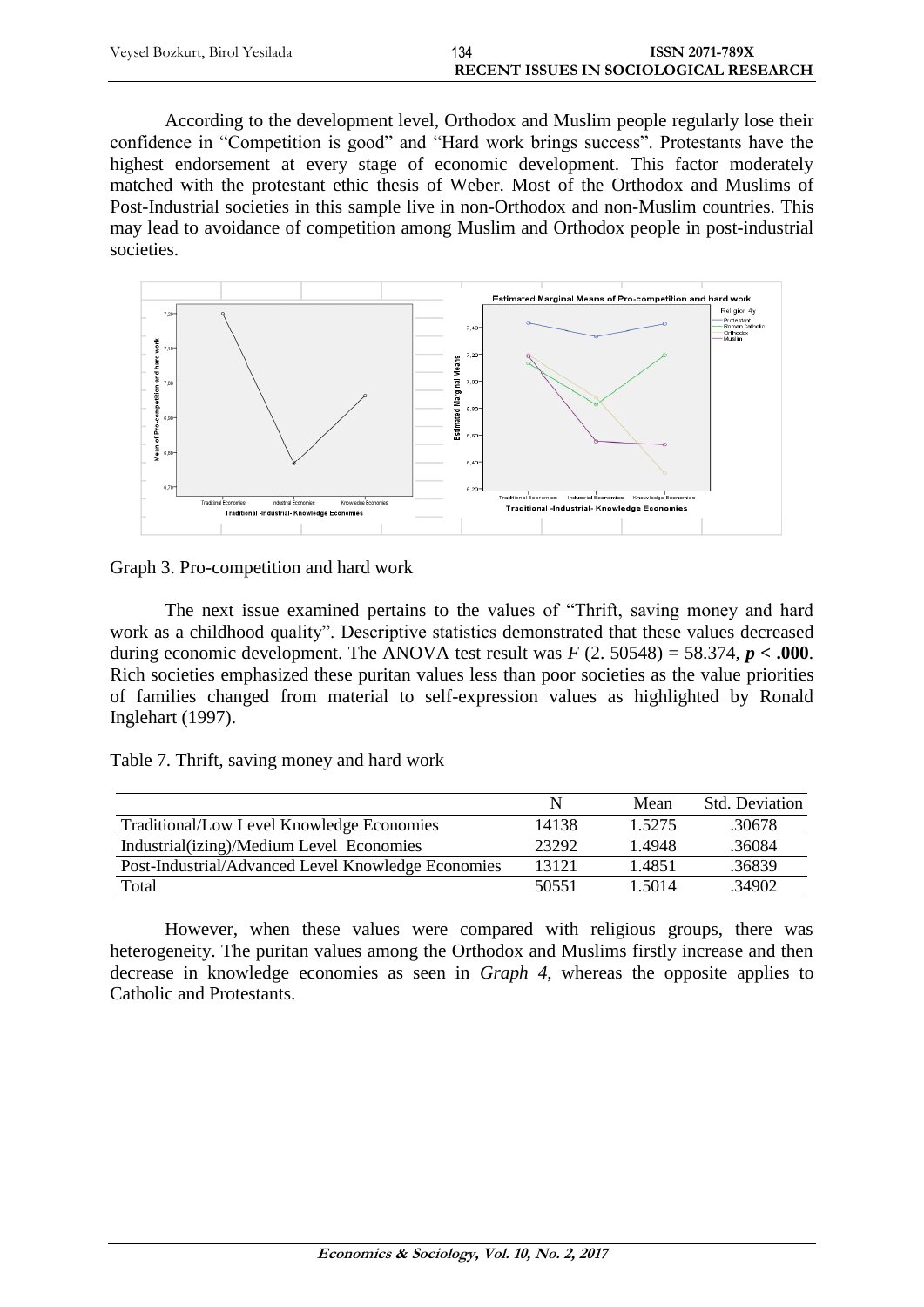



As Freud (1920) stated, 'human nature is that of a pleasure-seeker', but work values are taught by society in the socialization process. We observe that modern consumer capitalism has supercharged the hedonist instinct of humankind. Ironically, one of the most important aspects of the puritan ethic was anti-leisure. The data in *Table 8* show that while puritan culture has been declining, the importance of leisure is increasing in rich postindustrial societies (ANOVA test:  $F$  (2.50396) = 724.805,  $p < .000$ ). The arguments of the social theorists mentioned in the Introduction are also confirmed by this data. The culture of Post-Industrial capitalism is more hedonistic more than that of Pre-Industrial or Industrial societies.

Table 8. Importance of Leisure/Friends

|                                                    |       | Mean      | <b>Std. Deviation</b> |
|----------------------------------------------------|-------|-----------|-----------------------|
| Traditional/Low Level Knowledge Economies          | 14133 | 3 1 3 9 9 | .65406                |
| Industrial(izing)/Medium Level Economies           | 23263 | 3.2005    | .64120                |
| Post-Industrial/Advanced Level Knowledge Economies | 13003 | 3.4102    | .53002                |
| Total                                              | 50399 | 3 2376    | 62705                 |

The results in *Graph 5* show that the endorsement of Muslims for "Importance of friend and leisure" has sharply increased. On the other hand, post-industrial transformation augments the importance of leisure for the members of all groups.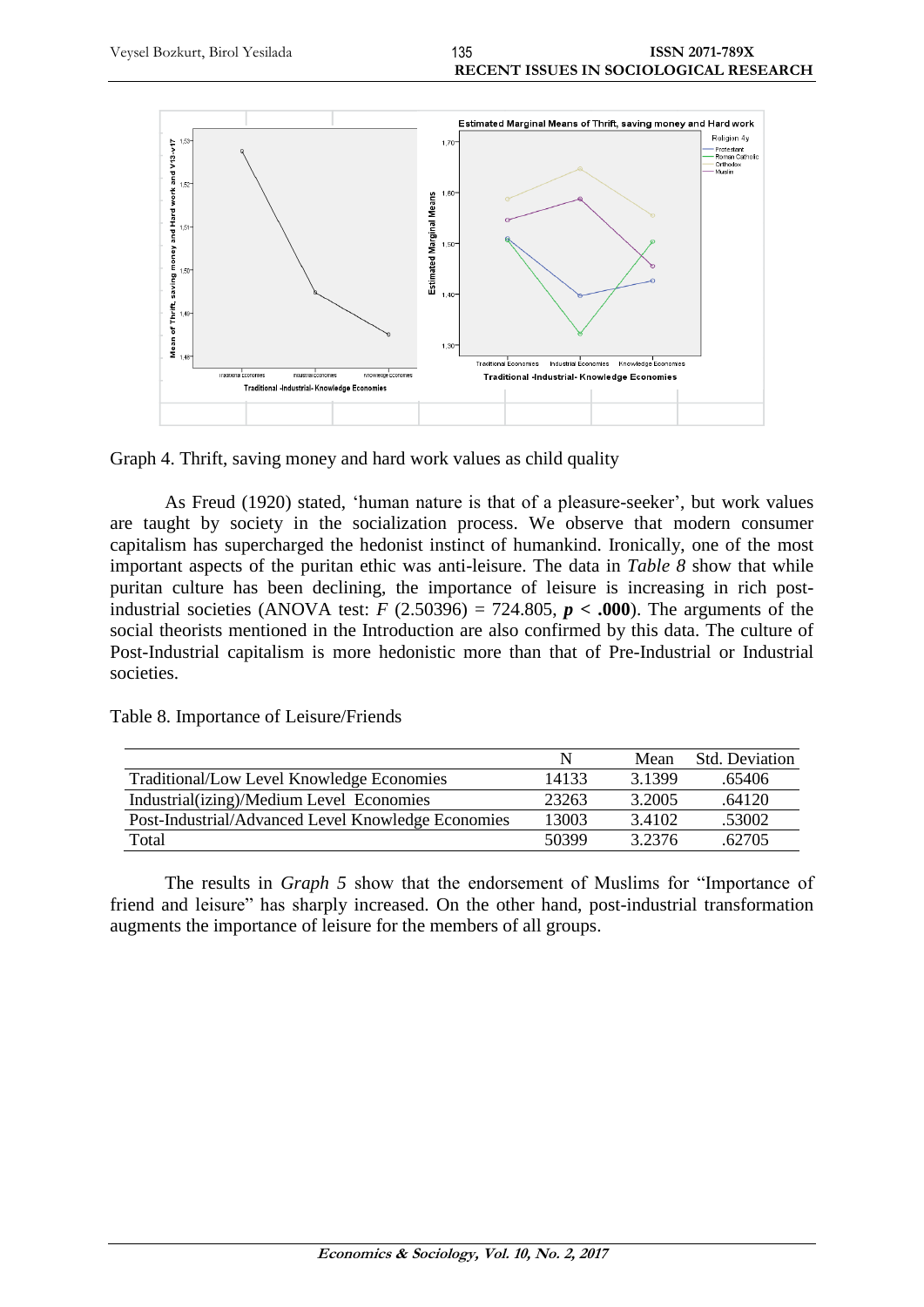

Graph 5. The importance of leisure/friends

The last value of Puritanism examined is characterized by self-denial. However in the remissive culture of our age, self-expression has become important. In knowledge economies, people place more emphasis on self-expressive values for themselves as well as for childhood qualities (ANOVA test:  $F$  (2. 50548) = 58.374,  $p < .000$ ). Table 9 provides the descriptive statistics on self-expression values.

Table 9. Self-expression value as a childhood quality

|                                                    | N     | Mean   | <b>Std.</b> Deviation |
|----------------------------------------------------|-------|--------|-----------------------|
| Traditional/Low Level Knowledge Economies          | 14131 | 1 1919 | .39382                |
| Industrial(izing)/Medium Level Knowledge Economies | 23292 | 1.2889 | .45324                |
| Post-Industrial/Advanced Level Knowledge Economies | 13121 | 1.3451 | .47542                |
| Total                                              | 50544 | 1 2764 | 44720                 |

As shown in *Graph 6*, the importance of self-expression increases with economic transformation from traditional to knowledge-based economies. The Orthodox, Muslim, and Protestant groups also placed more emphasis on self-expression. Only Roman Catholics placed less emphasis on self-expression, but it can be generalized that the culture of new capitalism is self-expressive.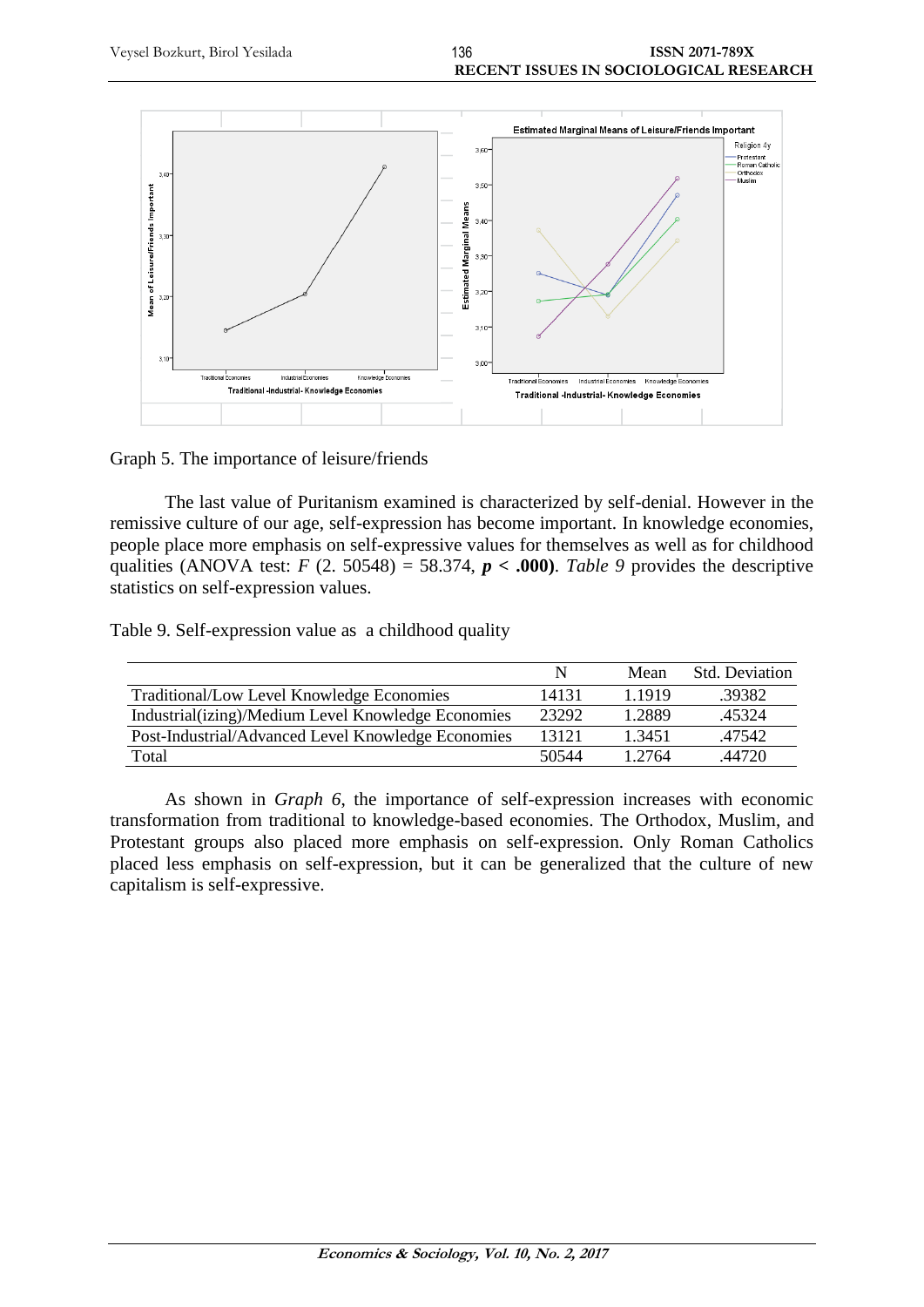



### **Conclusions and further thoughts**

Work remains an important part of life with 89% of those surveyed stating that "Work is important in life". However, while it is important for survival, it is no longer considered to be essential for salvation or virtue. Among the religious groups examined above, qualities such as importance of work, thrift, saving money, and hard work as a childhood quality all decreased in post-industrial societies.

There is a close relationship between economy and culture. Economic development and values influence each other (DiMaggio, 1994; Yesilada *et al.*, 2009; Inglehart and Baker, 2000). However, these changes in values are not linear as noted by Inglehart (1997). The results of this study show that there is a significant correlation between the knowledge economy and the diminishing of religiosity and work values. Although 70% of this sample declared that religion was important for them, the individual of late capitalism is more secular and less authoritarian. This is further supported by the fact that confidence in religious institutions and religious leaders declined from 82% in traditional societies to 44% in knowledge societies.

Muslim societies endorse the work ethic more because they are in the early stages of economic development. Furthermore, we found that Muslims in knowledge economies endorse religious and work values less than Christians living in traditional societies because early capitalism, which characterizes most of the Muslim countries, needs hard work, thrift, saving and a strong work ethic for capital accumulation and motivation of reluctant manufacturing workers.

Another significant observation is that the culture of advanced knowledge economies places more emphasis on self-expression values than in traditional and industrial societies. The individual of late capitalism is losing his/her religious restraints and can express themselves more freely than in traditional societies. This decline of religious values has led to an increase in the search for the meaning of life. Psycho-analysts, self-help books and postmodern healers preach to followers to enjoy life, remove guilt, and simply be themselves, In the same way as the remissive man of John Carroll, the new man in a self-expressive culture is freed from puritan guilt and forgives everybody including himself. Tolerance of abortion, sex before marriage, homosexuality and divorce are sharply increasing in knowledge societies.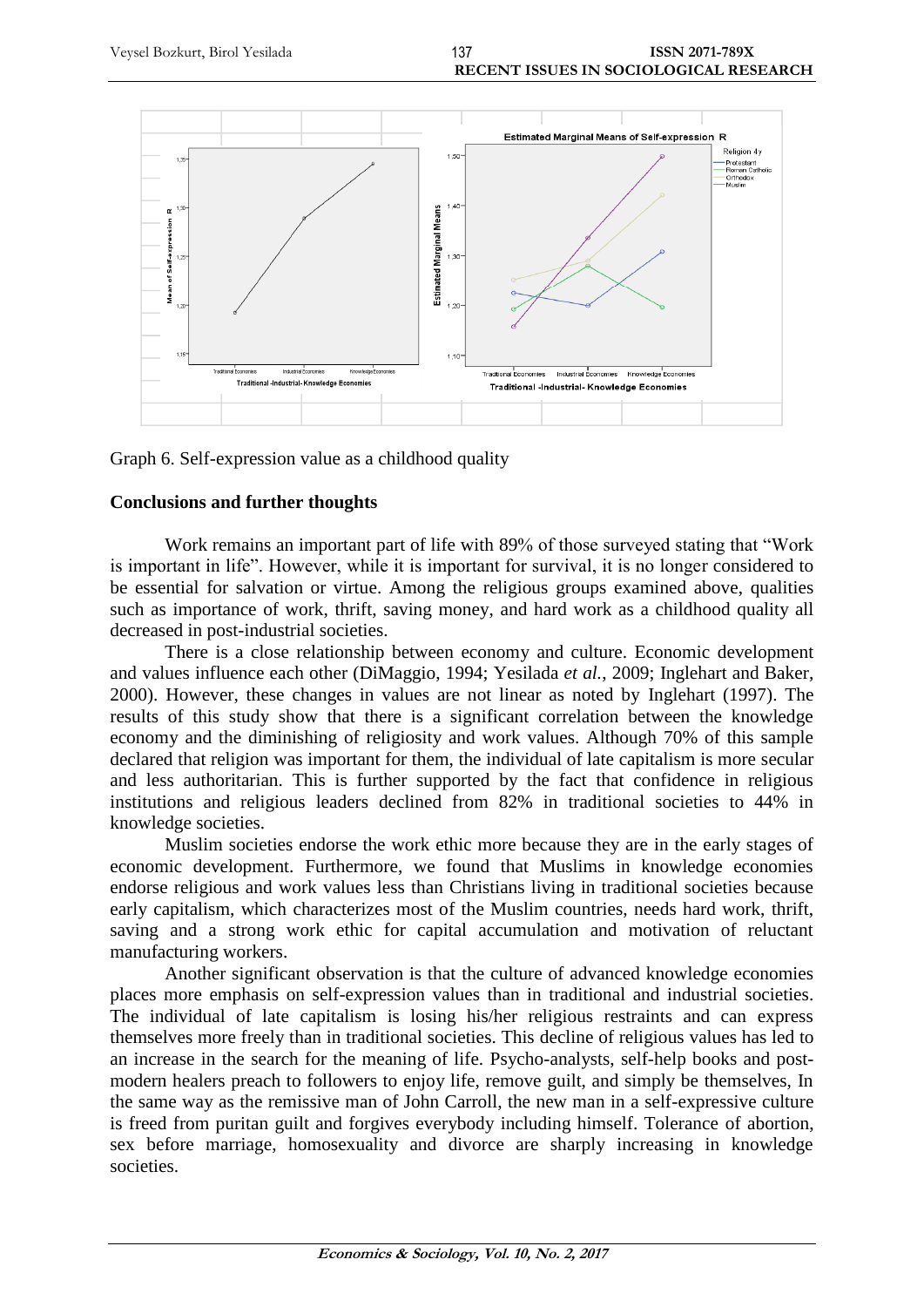Bell and Bauman's hedonist consumers also need to be freed from guilt to be able to spend more money. Late capitalism does not need the values of the Ford Company Sociological Department. New capitalism needs hedonist and narcissist consumers who are different from Weber's puritans.

In conclusion, the data support the hypothesis that late knowledge-based postindustrial new capitalism is losing its puritan spirit. However, the religious and puritan spirit has not totally disappeared from the world but has merely migrated to newly industrializing societies in new forms (Berger, 2010; Bozkurt *et al.*, 2010; Bozkurt, 2000). A belief in God was declared by 88.5% of this sample. Contrary to assertions of the return of God, these data also show that post-industrial man is more secular than the traditional or industrial one. God did not die as Nietzsche said, but there can be no return to the idea of Divine vengeance.

# **References**

Adorno, T. & Horkheimer, M. (1997). *Dialectic of enlightenment*. London: Verso.

- Bauman, Z. (1987). *Legislators and interpreters*: *On modernity, post-modernity and intellectuals*, Cambridge: Polity.
- Bauman, Z. (1997). *Postmodernity and its discontents*, Cambridge: Polity Press.

Bauman, Z. (1999). *Work*, *consumerism and the new poor,* UK: Open University Press.

- Bell, D. (1973). *The Coming of post-industrial society*, A venture in social forecasting. New York: Basic Books, Inc., Publisher.
- Bell, D. (1996). *[The Cultural Contradictions of Capitalism](http://www.google.com/books?hl=tr&lr=&id=MwK5yHY_f5oC&oi=fnd&pg=PA3&dq=Bell,+D.,++++The+Cultural+&ots=06IIcq0IdE&sig=TcHPP16UvNUDYEwRMNzWWnKyGiY)*. New York: Basic Books.
- Berger, P. (2008). Faith and Development. *Society*, *46*(1), 69-75.
- Berger, P. L. (2010). Max Weber is alive and well, and living in Guatemala: the protestant ethic today. *The Review of Faith & International Affairs*, *8*(4), 3-9.
- Berger, P. & Zijderveld, A. (2009). *In Praise of doubt: How to have convictions without becoming a fanatic?* Harper Collins.
- Bozkurt, V., Bayram, N., Furnham, A., & Dawes, G. (2010). The protestant work ethic and hedonism among Kyrgyz, Turkish and Australian college students. *Drustvena Istrazivanja: Journal for General Social Issues*, *19*(4-5), 749-769.
- Bozkurt, V. (2000). *Puritanizmden hedonizme yeni çalisma etigi*, Bursa: Alesta.
- Bruce, S. (2010). Secularization. *The new blackwell companion to the sociology of religion*, 123-140.
- Carroll, J. (1977). *Puritan, paranoid, remissive*: *A sociology of modern culture*. London: Routledge & Kegan Paul.
- Casanova, J. (1994). *Public religions in the modern world*. The University of Chicago Press.
- Casanova, J. (2007). Rethinking secularization: A global comparative perspective. In *Religion, globalization, and culture* (pp. 101-120). Brill.
- Ciulla, J. B. (2011). *The working life: The promise and betrayal of modern work*. Random House Digital, Inc.
- Clegg, S. (2009). Foundations of Organization Power. *Journal of Power*, *2*(1), 35-64.
- Dawes, G. & Bozkurt, V. (2010). The Changing world of work and youth: A comparative research of Australian and Turkish university students' perceptions about the changing world of work. *World Applied Sciences Journal*, *9*(12), 1343-1349.
- Di Maggio, P. (1994). Culture and economy. In *The Handbook of Economic Sociology*. Princeton: Princeton University Press.
- Florida, R. (2012). *The Rise of the creative class*: And how it's transforming work, leisure, community and everyday life. Revisited edition, New York: Perseus Book Group.
- Freud, S. (1920). *Beyond the pleasure principle*, The standard edition of the complete psychological works of Sigmund Freud, Volume XVIII, and London: Penguin.